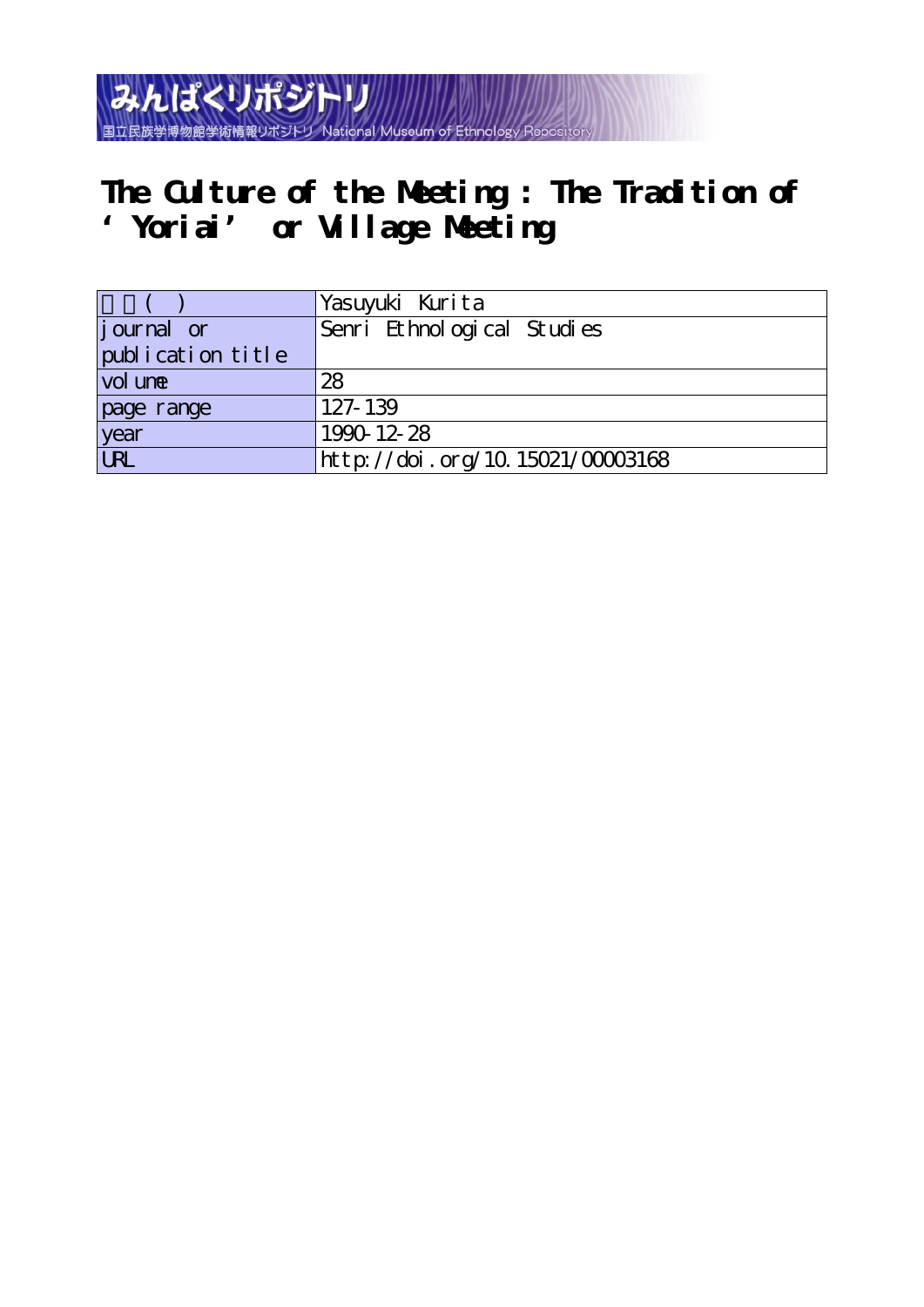# The Culture of the Meeting: The Tradition of `Yoriai' or Village Meeting

#### YASUYUKI KURITA

National Museum of Ethnology

| Unanimity and Poor Speechmak-<br>ing                             | 5. Settlement ("Osamari")<br>6. Village Uprisings           |
|------------------------------------------------------------------|-------------------------------------------------------------|
| 2. Imported Meeting Techniques<br>3. The Meeting in Modern Times | 7. "Ichimi Doshin" and Popular<br><b>Entertainment Arts</b> |
| 4. The Village Meeting                                           |                                                             |

#### 1. UNANIMITY AND POOR SPEECHMAKING

 It is often said that the Japanese meeting is unique. One of its unique characteristics is that unanimity must be reached. Every participant's agreement must be obtained before a decision is reached. Also, the Japanese are said to be poor at making speeches in which one must express one's own opinion. In other words, because logical reasoning is seldom resorted to, our speeches are rarely persuasive.

 How then is unanimity attained without rational, persuasive speeches? There is an excellent review of comparative cultural studies of meeting management by Toshimitsu [TosHiMiTsu et al. 1980]. Here I would like to discuss what judgment process the Japanese undergo in decision making, and how we reach agreement in negotiations. In other words, I would like to discuss the *chi* and  $ky\bar{o}y\bar{o}$  of Japanese negotiations and consensus, from the viewpoint of the culture of the Japanese meeting.

 Little research has been done in this area; therefore, I will attempt, using the few materials I could find, to reconstruct the culture of the Japanese meeting.

#### 2. IMPORTED MEETING TECHNIQUES

 I would like to begin by analyzing present-day Japanese meetings. The Japanese meeting of today does not necessarily have its roots in the West. It appears that the culture and method of the Western meeting were not imported,in their entirety. Robert's Rules of Order, an authoritative book on meeting management in the U.S., has been a sort of meeting "bible" since its publication by Major General Henry M. Robert in 1896. In the U.S., the chairman of a large meeting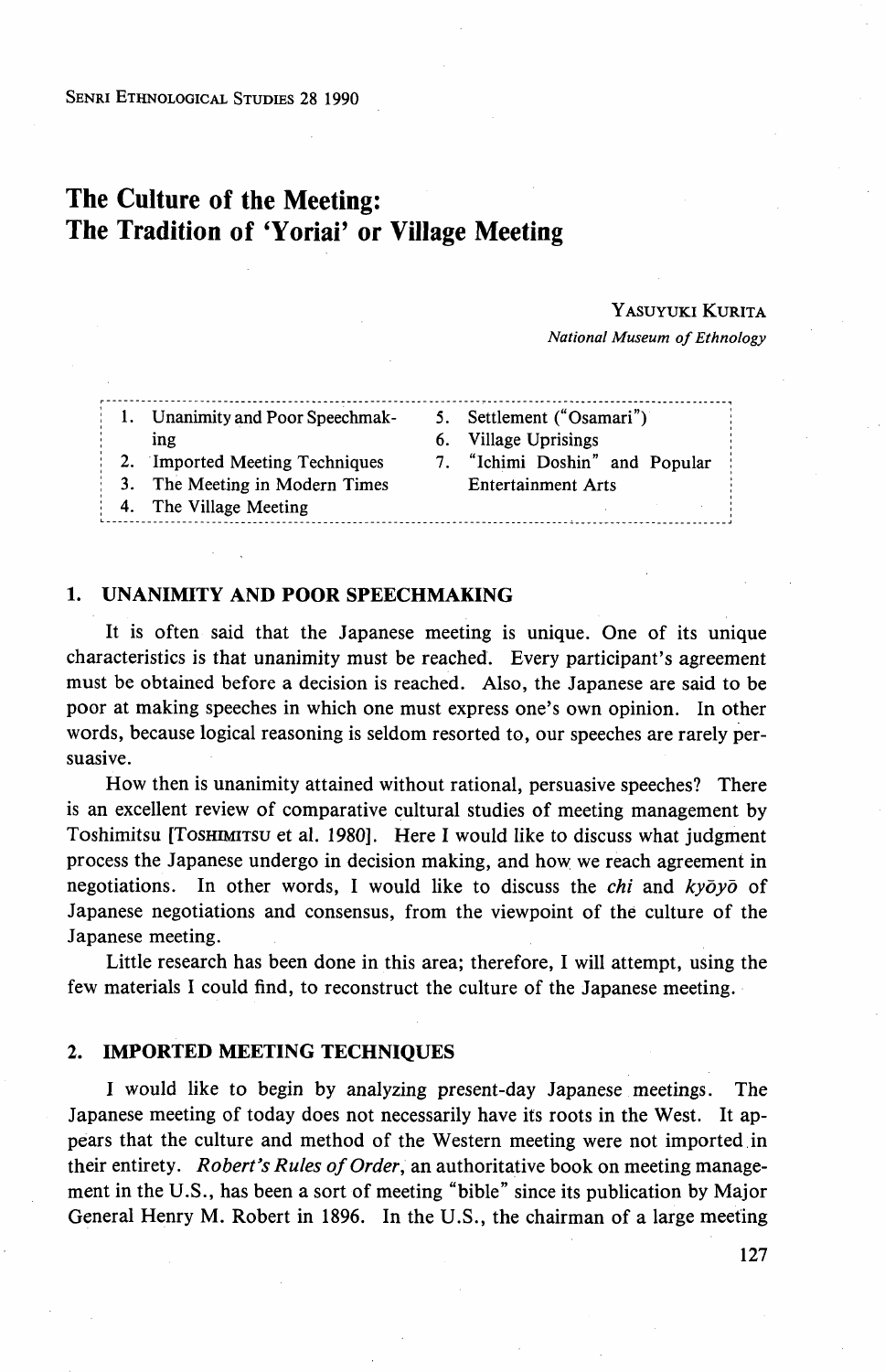must be fully knowledgeable in these rules, sometimes even consulting a lawyer regarding them.

The Japanese translation was published in 1986. The promoter of the translation, Kikuzo Sugiura, said in the evening issue of the Kyoto Newspaper of August 19, 1986 that he had decided to start the project so as to improve Japanese meetings, of which he had had ample experience in the Lion's Club. This translation made me aware of the fact that the Japanese meeting is westernized only in procedure; Western meeting methods have not been fu11y adopted. In the Japanese version of Robert's Rules, several words are not fully translated: "debatable," for example, which means "subject to discussion" has no fixed Japanese translation even today.

 Similarly, "second" is used, as in "Watashi wa kono gian wo secondo shimasu (I.second this proposal)." To "second" means, in conference management procedure, "to support or agree on a proposal or motion" (definition by Shogakukan Random House English-Japanese Dictionary). However, there is no Japanese equivalent; in the translated version of Robert's Rules of Order, "second" is given in phonetic katakana (see page 25 of translated version).

 Some western meeting terms have taken root in Japanese vocabulary: for example, the word "pending." It is very often used in the modern-day Japanese meeting. To the surprise of most Japanese, Robert's Rules of Order prohibits discussion among participants. It says, "The participants are only allowed to talk to the Chairman or other participants through the Chairman" [see pages 16-17 translated version].

#### 3. THE MEETING IN MODERN TIMES

Where did the Japanese word *kaigi* (meeting) originate? It was only after the issuance of the Five-Article Oath of the Meiji Restoration that kaigi began to be used widely among the Japanese. This government proclamation was issued in Kyoto on March 14 of Keio 4 (1868), one day prior to the new Meiji Government's attack on the Edo castle.

 The Oath, which represented the Emperor's promise to gods both of and beyond earth, proclaimed in its first article:

1. Hold meetings widely and make various decisions through public debate.

According to Kiyoshi Inoue [INOUE 1968: 84], it was Kimitada Yuri (Hachiro Oka), councilor from the Echizen Clan, who originally insisted on including this article in the Oath. In his draft, the fourth article said:

1. Subject every decision to public debate and avoid decision-making by any one person.

 His purpose in this provision was to prevent dictatorship by any single individual.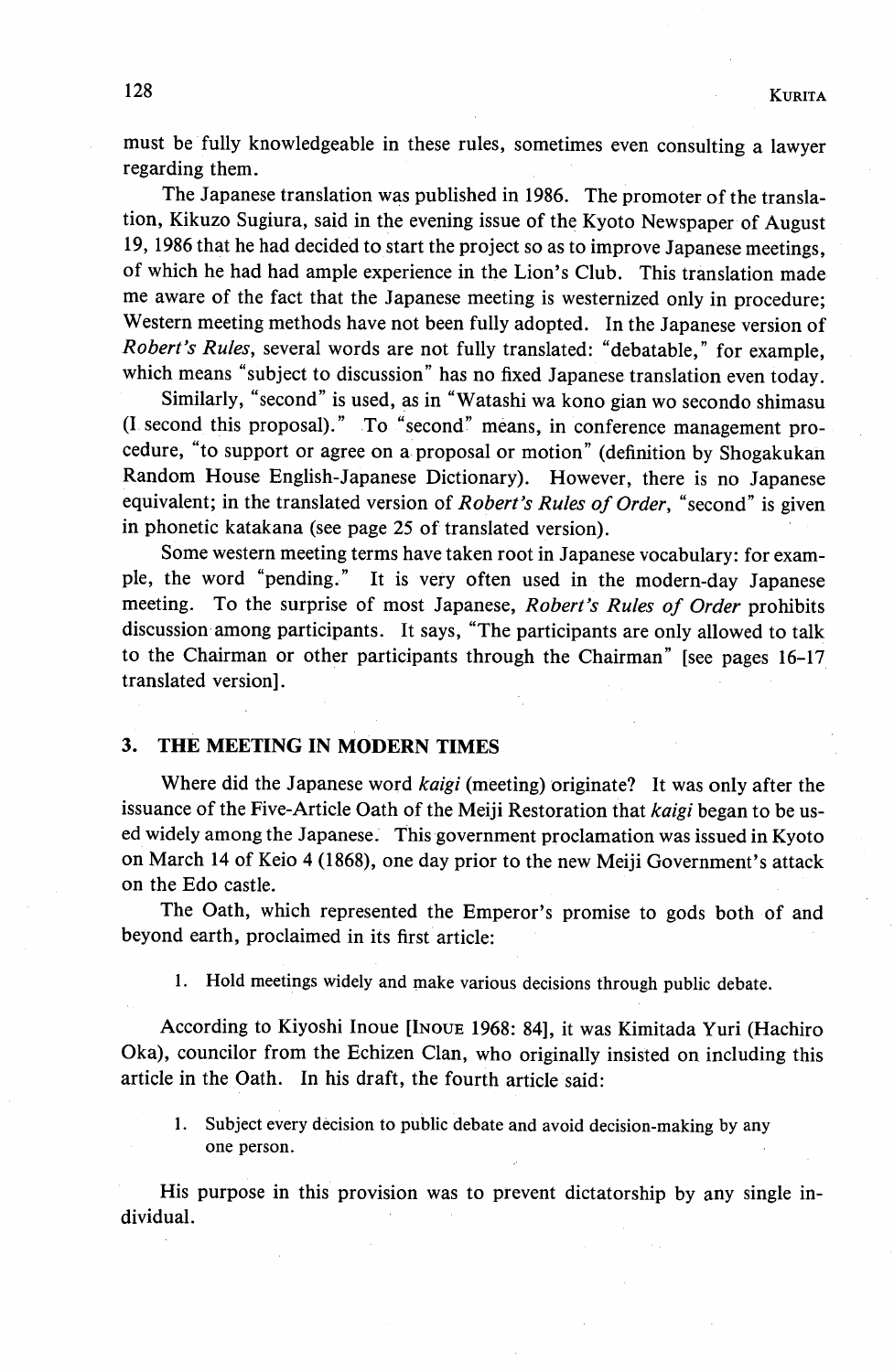In the first draft, revised by Takachika (Fujitsugu) Fukuoka, councilor from the Tosa Clan, the provision was placed first, as:

1. Subject every decision to general debate by government officials.

 This was further revised by Takamitsu Kido (Kogoro Katsura) from the Choshu Clan, into the final wording as it exists. It is clear therefore that "meeting" in this Oath refers to the convening of government officials as a decision-making body. The word kaigi was thus spread among the Japanese. Concurrent with this, we must note the efforts of Yukichi Fukuzawa, who promoted the concept of speechmaking. Fukuzawa says:

 In Japan, since ancient times we have never had meetings conducted along logical lines. Discussions among scholars, consultation between merchants, conferences of government officials or brief meetings among townspeople are no exception. In other words, never once has a logical path been followed at a meeting, which led to an agreement through rational procedure. If the pro cedure is not appropriate, time and money are wasted and many things cannot be settled in due course. Scholars now say they will spread knowledge, mer chants that they will enrich the country through commerce and politicians that they will open a parliament to handle national matters. This is evidence that we are becoming more civilized and advanced, and it should be welcomed. This spirit should be praised. However, I have never heard of anyone actually taking action toward achieving these goals. This is because people do not know the method; they only know how important is the realization. What is the method? It involves meeting with logical procedure . The teaching of this procedure is comparable to the training of soldiers [FUKUZAWA 1959: 65].

In his book, The Encouragement of Learning [1872], Fukuzawa discusses how to make a good speech (enzetsu). He writes,

'enzetsu,' or 'speech' in English, is a means of expressing one's opinion in front of many people, as at a meeting. In Japan, such a means of commumca tion has never existed; the preaching of priests is perhaps the only comparable mode of speaking. Speeches have long been a very popular means of com munication in the West, on such occasions as meetings of government officials, scholars, company employees and citizens, weddings, funerals, even such minor occasions as the opening of a small shop. Westerners give speeches about the purpose of the occasion, or their own philosophy in life, even sub jects that occur to them at the moment. Speeches are considered to be very im portant in the West. In Japan, on the other hand, even though people are discussing the establishment of a Parliament, such a body will be useless if we do not have a good means of expressing opinions. When expressed in a speech, the degree of importance of the subject matter becomes quite obvious. Also, a certain fiavor can be added naturally, so that things not impressive in writing sound quite persuasive in a speech. ... Therefore, the means of communication plays a great part in whether or not the opinion of a single person can be spread quickly" [FUKUZAWA 1975: 52].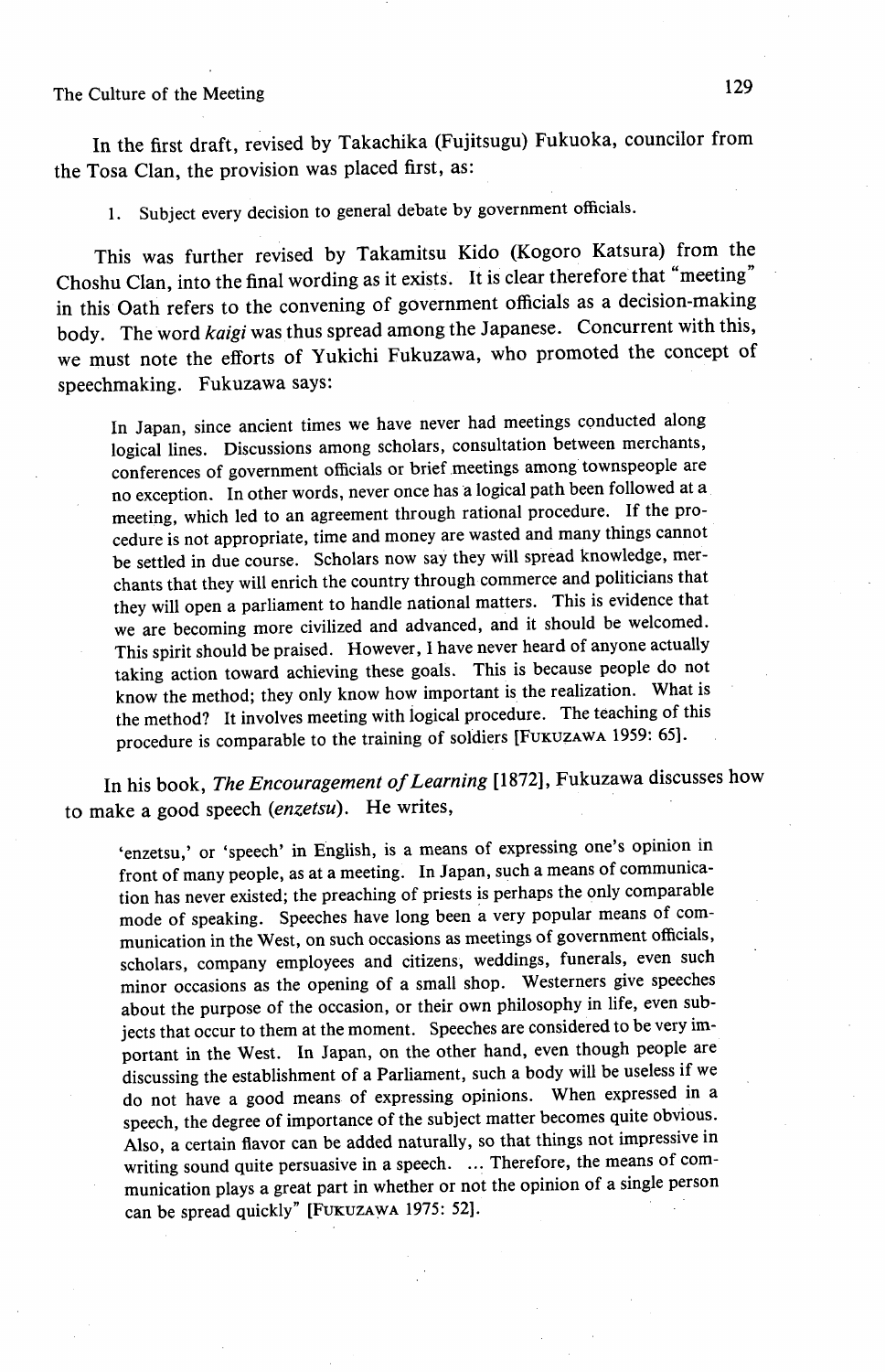Fukuzawa goes on to say, "I translated the English word 'speech' as 'enzetsu' and 'debate' as 'toron.' Also, finding translation words for 'approval' and 'nonapproval' was quite easy. However, I had a difficult time when I saw the English word 'second,' not knowing that it could be translated as 'sansei' (support)" [FuKuzAwA 1975: 3131. It is clear from Fukuzawa's statement that the translation of 'second' has been attempted ever since his day, but that no single translation has taken hold in Japanese. In his book, Bunmeiron no Gairyaku (Outline of a Theory of Civilization), Fukuzawa says, "It is surprising that the Japanese are ruled by the custom of no debate, meeting participants sitting with undue relief in uncons cionable comfort, their lips sealed tight, not debating at all, even though that is not the way meetings should be conducted. To compete for advantages ( $\bar{x}$ ) is to compete with logic. (理  $ri$ ). Now is the time for we Japanese to compete with the West, with logic, to obtain advantages. Those who are silent within cannot help but be silent without as well" [FUKUZAWA 1975: 135].

 With all this in mind, Fukuzawa established Meirokusha, an academic institu tion, to stimulate Japanese practice in debate. In this connection as well, in 1876 (Meiji 8), he set up the Speech Hall in Mita. As Fukuzawa points out, the Japanese of his time were poor speakers unable to develop their opinions in a rational way. A description of the poor Japanese debating of those times can be found in a book by Golovnin, a Russian naval officer who spent some time in a Japanese prison toward the end of the Edo era. He writes, "It is extremely impolite and savage to debate hotly in Japan. The Japanese always express their opinions politely in quite a roundabout way, even behaving as if they did not trust their own judgment. In an argument, they never refute straightforwardly, but counterargue indirectly, giv ing an example or making a comparison in most cases" [GOLOVNIN 1946: 88].

 The Japanese do have a technique for persuading others, but not through speeches, as in the West. What then is the Japanese alternative to speechmaking? I would like at this point to touch upon the traditional Japanese modes of oral ex presslon.

 In old times, it was taboo for Japanese to call out loudly. This was because our ancestors had a unique attitude toward the language. As we have a spirit, the language was also believed to possess a spirit (魂 tama), that could affect reality. The line between language and reality was so obscure that the language was believed to be reality itself. For example, the name of a person was eonsidered to be the per son himself. For a woman to tell her name to a man meant that she had agreed to give herself to the liberty of that man.

 In Volume 13 of the Manyoshu, which was written in the 8th to 9th century, there is a poem by Hitomaro Kakinomoto:

 Ashihara no Mizuho no kuni wa kami nagara kotoage senu kuni (Japan is a country where even gods do not speak loudly.)

In Volume 6, another poem praises a man, saying: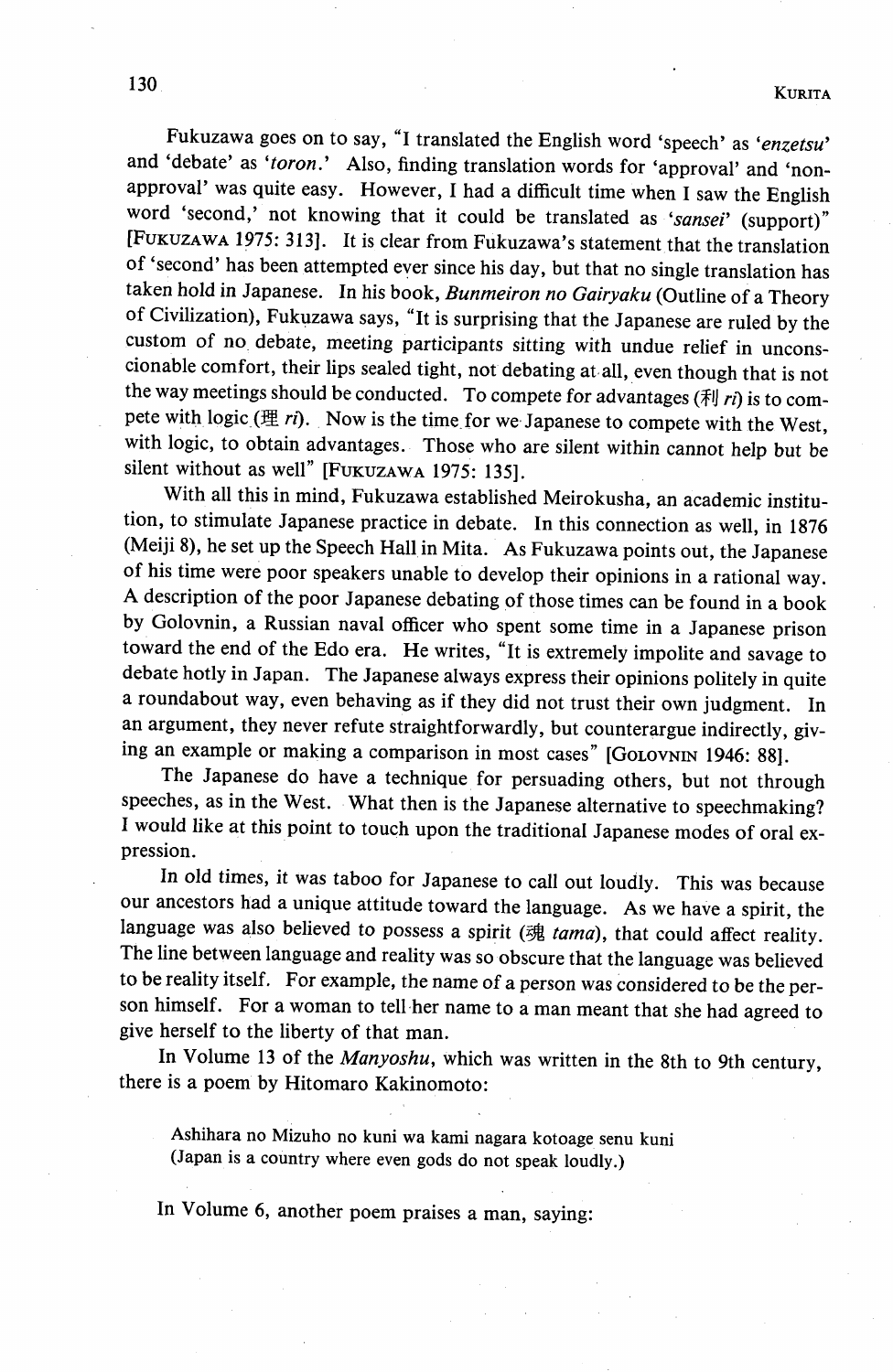Chiyorozuno ikusanaritomo kotoage sezu

torite konubeki onoko tozo omou

 (It is a real man who does not even cry for fear when facing a thousand soldiers.)

 As can be seen in these poems, the power of the language was mystical. The spirit of language was then called 'kotodama' ( $\equiv \equiv$ ). A poem from Volume 13:

 Shikishima no Yamato no kuni wa kotodama no tasukuru kuni zo masakiku arikoso

(Japan is a country supported by the spirit of language; long may she prosper.)

So as not to disturb the spirit of language, people refrained from speaking inauspiciously. The Mannyo Period attitude toward the language is well represented in the following poem:

 Kamiyo yori iitsukeraku soramitsu Yamato no kuni wa sumeramikoto no itsukushiki kuni kotodama no sachiwau kuni

 (As from the time of the gods, Japan is a country of dignity where the Emperor rules and the spirit of language keeps people happy.)

 The ancient Japanese so deeply believed in the power of language that it was only in an emergency, when the power of the spirit of language was required, that they ever raised their voices. With this attitude as a basis, Confucianism, the ethical standard for the samurai class during the Edo Era, played a great role in educating the Japanese to view their language, especially in oral form, as something vulgar. This view is well represented in a saying from the Analects of Confucius: "Falsehoods of a smooth tongue."

 In modern times, skill in oral expression came to be regarded as a special talent. Kunio Yanagida discusses this in detail in his work On the History of Orally Inherited Arts [YANAGiDA 1963: 78]. He writes, "It is only quite recently that we began to speak inconcisely. Before, if one wanted to say something meaningful, the only way was to think about the wording before speaking, and then speak slowly in a stiff manner."

 During feudal times, eloquence was considered an art, and could be rewarded with a fief, as in the cases of Sorori and Fujiroku of Numa. Good speakers were regarded as specialists. Yanagida confirms our theory that in the traditional Japanese community, oral communication played a negligible role. In particular, the Zen philosophy of Furyumonji (intuitive discernment of the ineffable Buddhahood) firmly established the idea that language cannot fully communicate thought. In Japan, speech did not develop as a technique for persuading others. That is, debating techniques are one form of 'culturedness' that has never developed in Japan.'

 Not only in oral communication, but in writing as wel!, the Japanese have tradi tionally been more interested in recording everyday life, as can be seen in old diaries, than in compiling history books consistent with an ideology. "Essays in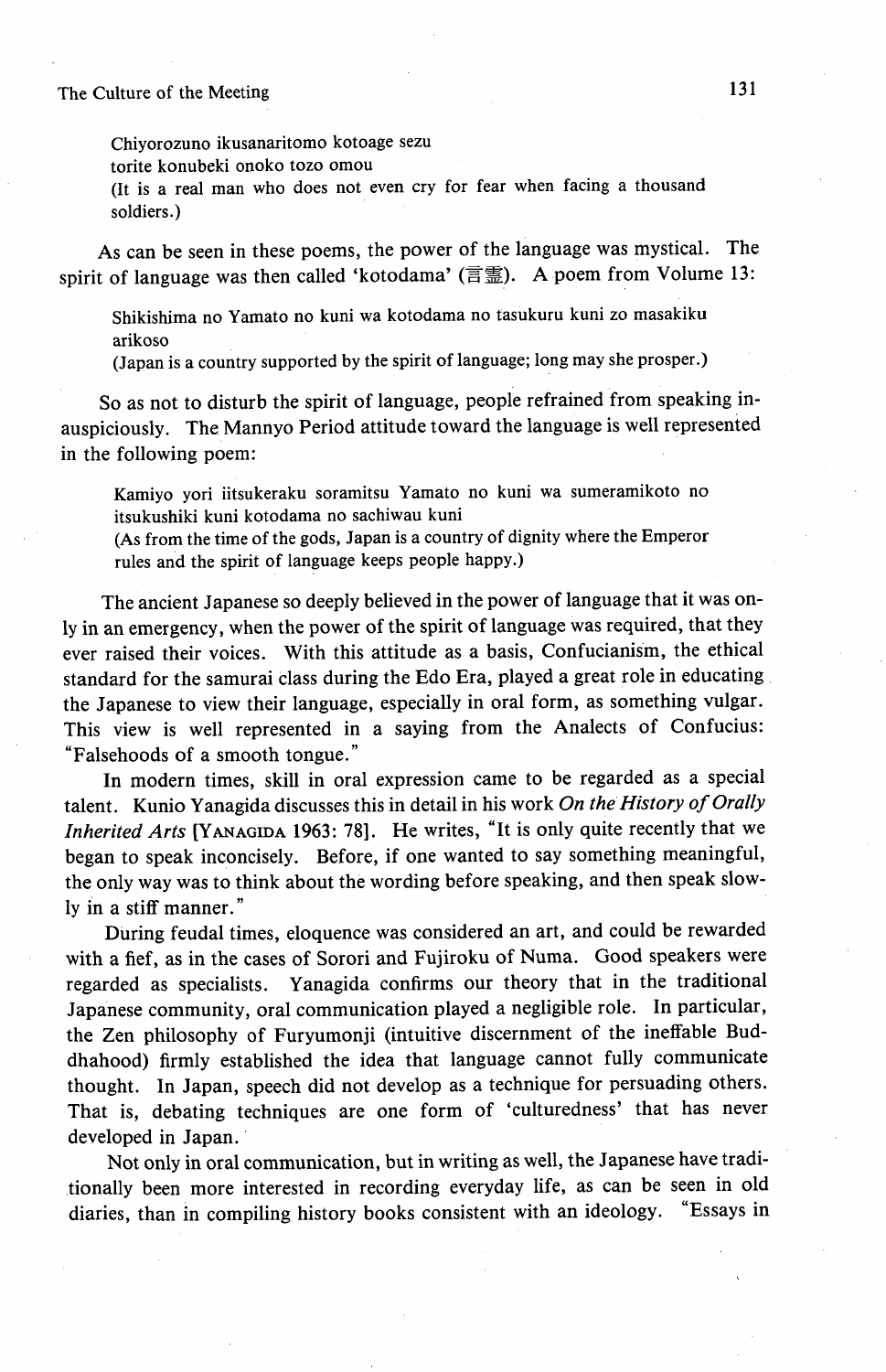Idleness" written by Priest Kenko in the 8th century is a good example. In the introduction he writes, "what a strange, demented feeling it gives me when I realize I have spent whole days before this inkstone, with nothing better to do, jotting down at random whatever nonsensical thoughts have entered my mihd." As exemplified by Kenko, it was in recording trivial and fanciful matters that the Japanese excelled. Gen Itasaka supports this point of view, saying that the Japanese of former days had a habit of recording anything, indiscriminately [ITASAKA 1971: 1761. Referring to Konan Naito's work: An Anecdote about Hakuseki (白石の一遺聞に就いて), Itasaka says that the Japanese wrote historical records with no consistent policy, and that the book Rokkokushi (History of six countries) is, despite its title, a mere compilation of government announcements.

#### 4. THE VILLAGE MEETING

 What kind of meetings, then, did the Japanese have, being so poor at speaking and having so little rhetoric? The atmosphere of such meetings, or how they proceeded, was rarely recorded in writing. What we can see today is only the results of such meetings, namely, what was agreed upon. Fortunately, however, we have a good report by Tsuneichi Miyamoto [MiyAMoTo,1971: 7-24], which is quite helpful in imagining how old Japanese meetings or gatherings were managed. Though the report is a bit long, I believe it will be quite helpful to dwell on it for a bit, and speculate as to the management of old Japanese village meetings.

 Miyamoto stayed in an east coast village called Ina, close to the northern end of Tsushima Island. Whaling had been popular in the area. Early one morning, he heard a conch horn calling for a village meeting. When he passed by a shrine later in the morning, many villagers had gathered there and the meeting was already underway. Miyamoto visited the village chief in the afternoon, but the chief was at the meeting, and an old man, his father, answered. While talking about various things with this old man, Miyamoto learned that the farpily of the village chief had a box containing old documents. When asked to open the box and show the documents, the old man answered that he could not grant Miyamoto's request without the approval of the village chief and his deputy. He sent for these two heads of the village, who decided it would do no harm just to show the documents. Miyamoto brought some of them back to his inn; however, he was slow in copying them due to fatigue from his travel.

The next morning, Miyamoto asked the old man to let him borrow the documents, but was told that the chief must be consulted, who was again at a village meeting. The old man sent for his son, the chief, who answered that he would ask the assembly. However, by three in the afternoon the old man and Miyamoto had obtained no answer, so, under pressure from his schedule, Miyamoto went to the

meeting with the old man.<br>At the meeting place were seated some 20 men inside the shrine and several clusters of other village men under the trees outside. Their talk appeared to be idle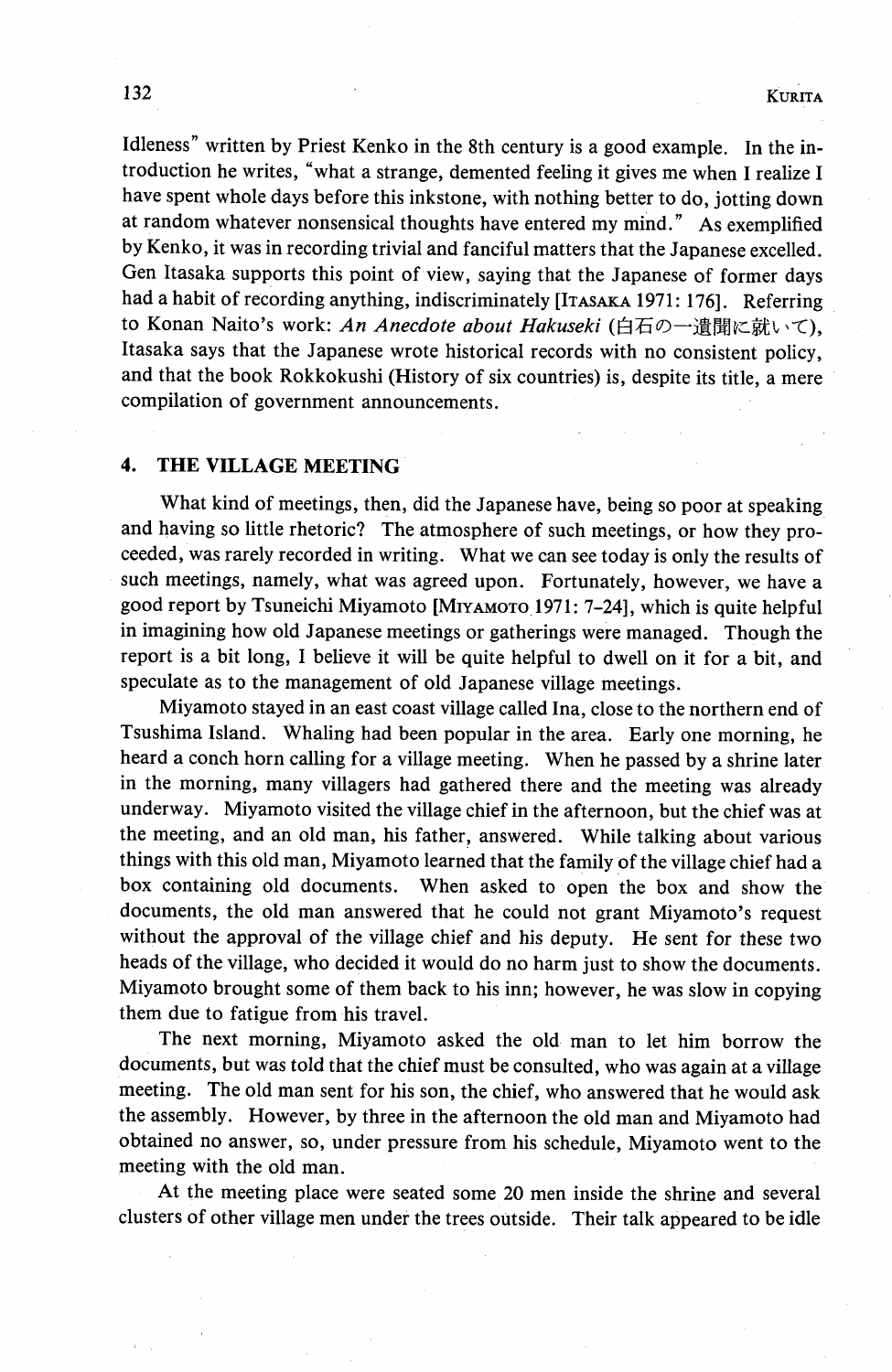chatter; but it was not. Miyamoto was told that for the villagers to make a decision, they needed to meet for days until everybody was comfortable. They would discuss proposals from the chief, and bring the results to their own neighborhoods. Then they would bring the results of the neighborhood discussions back to the village meeting. If no agreement was reached, the process would be repeated.

 They said they had conducted discussions late into the previous night. If they became sleepy or ran out of new ideas or opinions, they were allowed to leave for home. Miyamoto's request had been brought to the meeting in the morning. As he later heard, it was processed as follows.

 First the chief asked the meeting if he could lend the old documents to the professor (Miyamoto). ' The meeting decided to discuss it in detail because there was no precedent. Then they went on to some other agenda item. After a while an old man told the meeting, "In the old days, the master of the oldest family in this village passed away and a very young son succeeded him. Then a relative came and took their old documents. He never returned them to the young successor, but began to act as though his family were the oldest in the village." Related stories were then exchanged.

 After a while, they started talking about the documents themselves and one man suggested that it would be all right to show the documents to help people, even though he had never seen them himself. They then talked about the old documents in their own homes. At this point, Miyamoto and the old man arrived. Everyone was saying whatever occurred to them. One old man said quite loudly, "Looking at him, I don't think he is a bad man. I support lending the documents to him." Others talking outside also gathered around the window to take a look at Miyamoto. When Miyamoto told them that he had found an old document which said, in part: "When whales are caught, young women get dressed up and made up to go and see them. This is quite regrettable." The villagers then spent some time talking about the times when whales could be caught.

 The process seemed very slow; however, the discussion was certainly approaching a final decision. The old man, the chief's father, proposed that the meeting approve the request. Villagers supported this proposal, whereupon the chief made a document of agreement. He read it aloud to the villagers, who voiced their approval. At last, Miyamoto was able to borrow the documents, which had been sitting in the meeting room since morning.

This village, Miyamoto reports, had documents of village meetings from 200 years before, and village meetings had been held for a much longer time. In the old days, villagers sent for lunch while still meeting. Meetings were not occasions for reasoning. Participants would say whatever they knew of or thought of that related to the agenda item. Once a decision was made, all were required to adhere to it strictly.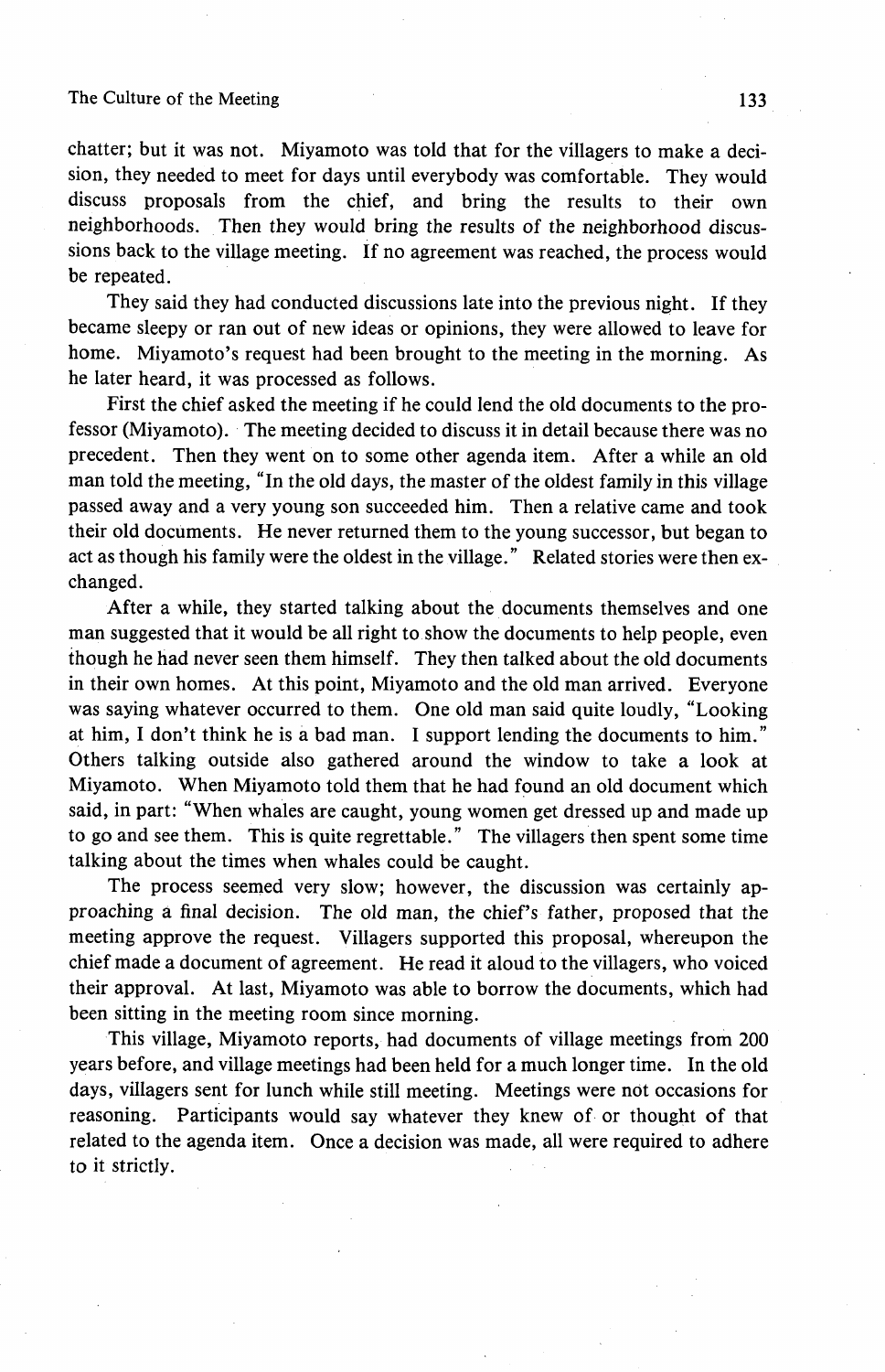## 5. SETTLEMENT ("OSAMARI")

As can be seen from this report by Miyamoto, these village meetings were quite easygoing and time-consuming. They were never occasions for one-sided speeches or heated debate. The final decision had to emerge naturally in the course of such a meeting, as a kind of settlement (osamari). Villagers would continue meeting until a settlement presented itself which was acceptable to all.

Kunio Yanagida describes such a 'settlement' as follows [YANAGIDA 1946]:

 In general, the villagers have been equals since ancient days. The large lan downers, who run most of the village land as if it were one big farm, are quite new and it is unlikely that they will continue their dominance. The fact is, though, there are not many big landlords in Japan. Even though a given village may have developed with the initial dominance of a landlord, most such landholdings are inevitably broken up, the landlords ultimately losing their dominance. It is rather for administrative convenience that the position of village chief is hereditary. Occasionally in the past, high offices were given to farmers, so as to have them represent the interests of the ruler to the peasants. However, since these representatives were themselves peasants, and their in terests therefore consistent with those of the rest of their villages, a "Sogoro Sakura"<sup>1)</sup> was frequently created. Many villagers proud of their family lineage tried to have their heirs succeed to the position of village chief, so as to main tain their social status. However, such heirs often died young or were incompe tent and had to be replaced. Wealthy families were also candidates for the position, because they could afford a deputy and naturally were good tax payers. Also there were the peasant positions of Elder and Group Leader. They, in cooperation with a village arbitrator, assisted the village chief, especially when the village chief was incompetent, or checked his moves if he tried to act against the will of the village majority. .In the event an important decision had to be made, the village meeting was the real executive body. This function is quite similar to that of the current village meeting, while the execu tion of the meeting decisions was naturally smooth. That was because deci sions were reached through settlement. Settlement was the source of comrnon sense. So many families were able to furnish lower ranking village officers, indeed there were so many such village officers that their opinions did in fact in fiuence the management of the village. In other words, in olden times as well, villages were managed by the majority, the villagers cooperating with each other. The villages were not necessarily ruled by a powerful few.

 As Yanagida says, settlement was the common style of Japanese meeting. When participants felt that all knew the general direction, an agreement was reached. However, an agreement could not always be reached by *osamari*. There must have been times when conflicting interests were involved, and no settlement could be reached. How was agreement reached in such cases? Again let me refer to Miyamoto's report [MiyAMoTo 1971: 25-41].

 In a village near Lake Suwa in Nagano Prefecture, the villagers insisted on their right to their farmland at the time of the Occupation's Agricultural Land Reform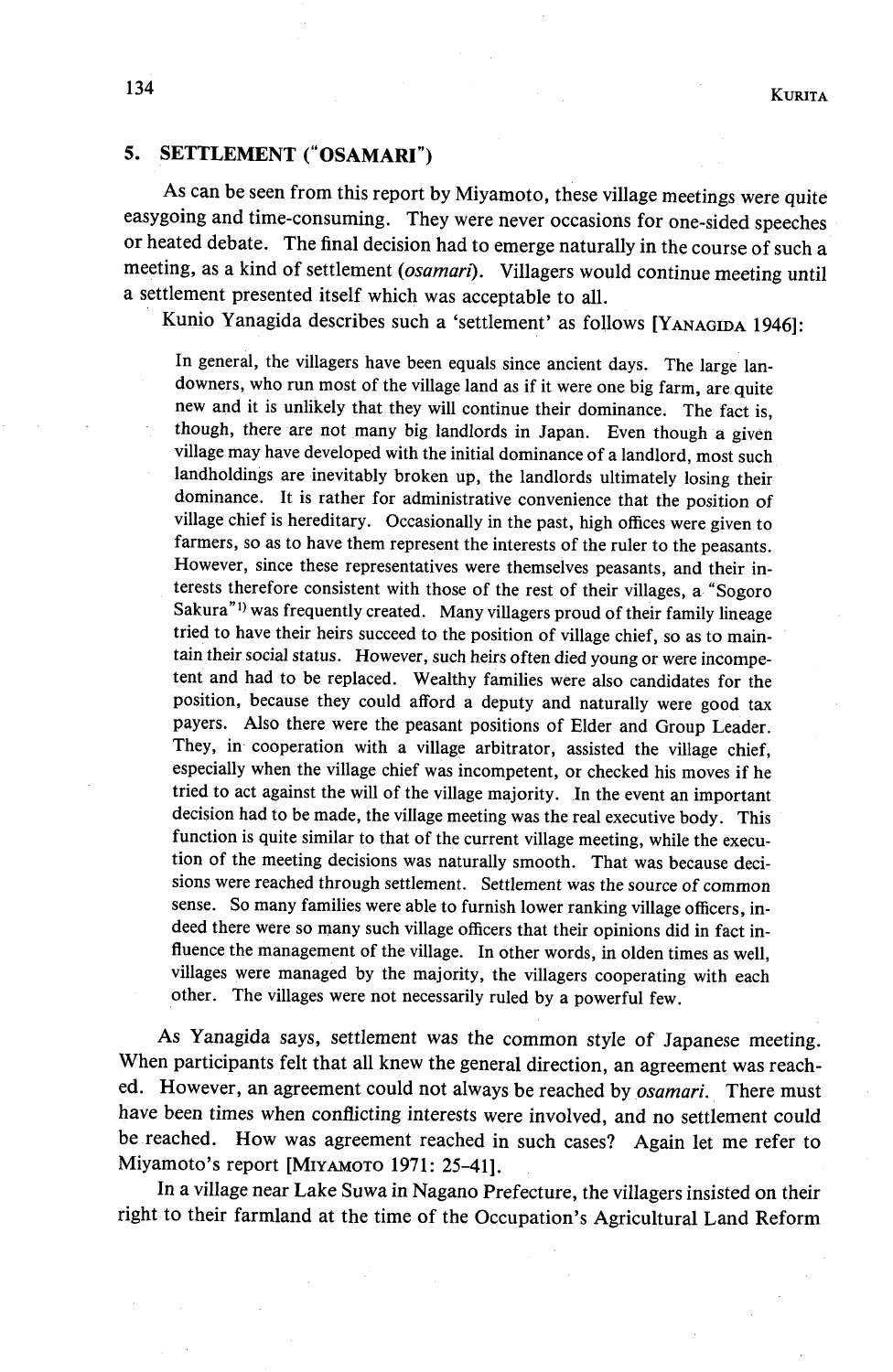after World War II. The smaller the piece of land they possessed, the more they clung to it. This was indeed a situation in which the interests of the villagers or meeting participants conflicted. It is extremely interesting to look at how the villagers resolved this critical situation.

 According to Miyamoto's report, villagers became elders at the age of 60. The elders would sometimes get together and discuss subjects generally not discussed in the open. Few of these subjects were good things; most could ruin the reputation of village families. Only such sensitive things would be discussed by the elders. Villagers other than the elders did not even know that they were discussing such potentially shameful subjects.

 One day, when villagers were saying whatever they wanted to say at a meeting regarding Agricultural Land Reform Measures, one elder said, "Please step forward if you believe, and could swear to God, that you, your father and your grandfather, have never done anything wrong or shameful in obtaining the land you have now." All of the villagers, who had been strongly insisting on their rights, suddenly became silent.

 After this, whenever the villagers could not reach an agreement, someone would question whether they had done anything shameful, which in most cases would lead to some kind of agreement. The sense of equality among these villagers thus did not have its roots in a positive exchange of opinions about individual rights; the underlying principle was not a compromise reached through the balancing of conflicting opinions, but endorsed based on mutual feelings of hjdden shame. Thus it may be posited that the Japanese sense of equality is born not of a sense of equal footing, in which individuals develop their own opinions, but of negative consciousness of their own inadequacies or defects. Of this is born the humility that imbues the Japanese sense of equality. The ability, based on this sense of humility, to recognize the settlement point of any discussion, was an essential aspect of intellect and "culturedness" in Japanese society. To assert oneself without knowing where the settlement point lay would be to commit a despicable indiscretion.

## 6. VILLAGE UPRISINGS

 How did the emphasis on unanimity in Japanese meetings originate? We should again turn to the village meeting for the answer to this question. The most extreme decision taken at a village meeting is no doubt the decision calling for a revolt. In a number of old documents remaining in the country villages of Japan, we can find many village decisions in favor of "rising up." The first such example is that of 1428 (Seicho 11). In that year, villagers were having a hard time, due to a poor harvest and an epidemic. In August, horse couriers started rioting in the Sakamoto and Otsu regions of Omi. Peasants in the Kyoto area and the Yamashina and Daigo regions followed suit, attacking liquor shops and warehouses, requesting a Shogunate Government moratorium on taxes. This upris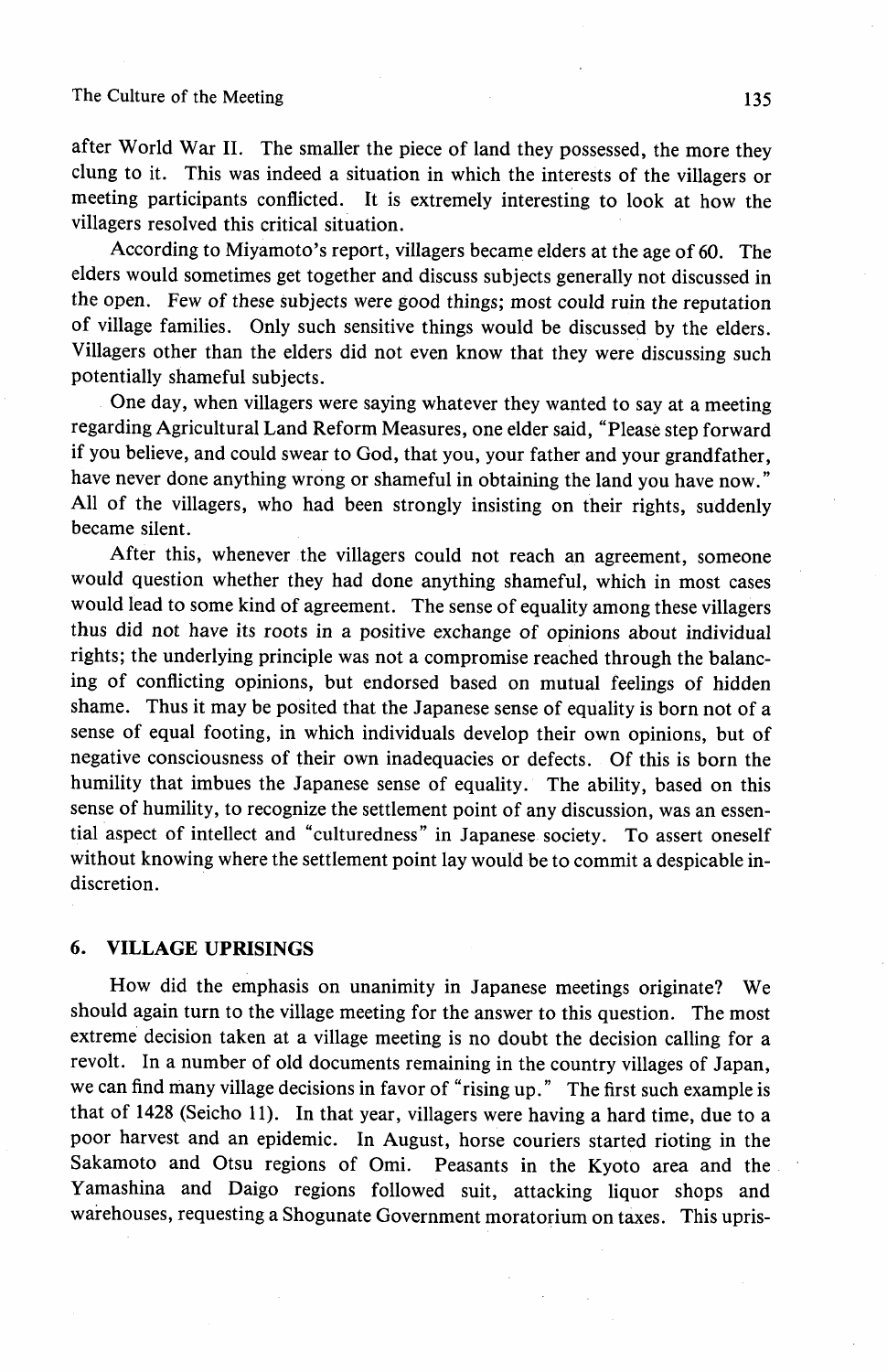ing spread to Yamashiro and Yamato; that is, to all regions of the Kinki District. Priest Jinson of Kōfuku Temple Daijoin in Nara recorded this event as "the very first peasant uprising in Japanese history."

The Japanese word for peasant uprising, *ikki* did not originally imply the use of violence; it meant "to closely cooperate" or "to agree to closely cooperate." Such an agreement, to which all the participants affixed their signatures, sometimes had the signatures in a circle. A circle was drawn first in the signature section, then all the participants would sign around it.

 Originally this method was employed to eliminate ranking within these cooperative movements; however, the method ultimately served to hide the leader and impart equal responsibility to all participants in the uprising. A number of ikki, in the sense of agreements for close cooperation, have been recorded. One ikki of this type is referred to in a document of 1384 (Eitoku 4) from Matsuura Yamashiro. Called the "constitution of the Takeshige Kikuchi family," it is a written pledge by Takeshige Kikuchi, who played a key role in the Southern Dynasty of Kyushu.

The-first article provides as follows:

- 1. Cooperate (*ichimi dōshin*) in ikki. Cooperate loyally both in public and private. Even if one person has lost face and is suffering public or personal opprobrium, discuss such matters in close cooperation and do not allow any one person to hinder the cooperation of ikki. (omitted)
- 1. Put to discussion all general affairs and border disputes. Get together show all documents regarding the borders and settle matters with reason. Never resort to hasty fighting.

 This example shows that equality was sought and that conflicts in land ownership were settled through evaluation of documents. One of the earliest materials showing an agreement for close cooperation among peasants is a document from 1270 (Bunei 7) from Okushimasho in Omi. It provides, "Peasants of Okushima should cooperate (ichimi dōshin) closely; anyone betraying this cooperation must be banished from the village" (大島奥津島神文書 Documents Dedicated to the God Oshima Okutsu-jima)."

## 7. "ICHIMI DOSHIN" AND POPULAR ENTERTAINMENT ARTS

 Having seen all these documents, I think we have come to one important concept governing the lives of the Japanese. That is the concept of "ichimi doshin," as evidenced in the previous two documents. This term means to cooperate in the kind of friendliness often achieved by dining together. A village meeting is the process of achieving such cooperation. The origin of such meetings is to be sought in the prayer meetings, or the "Naorai" held after prayer meetings, at which participants partook of offerings together. With such an origin, it was only natural that the village meeting came to involve eating and drinking, ultimately evolving in-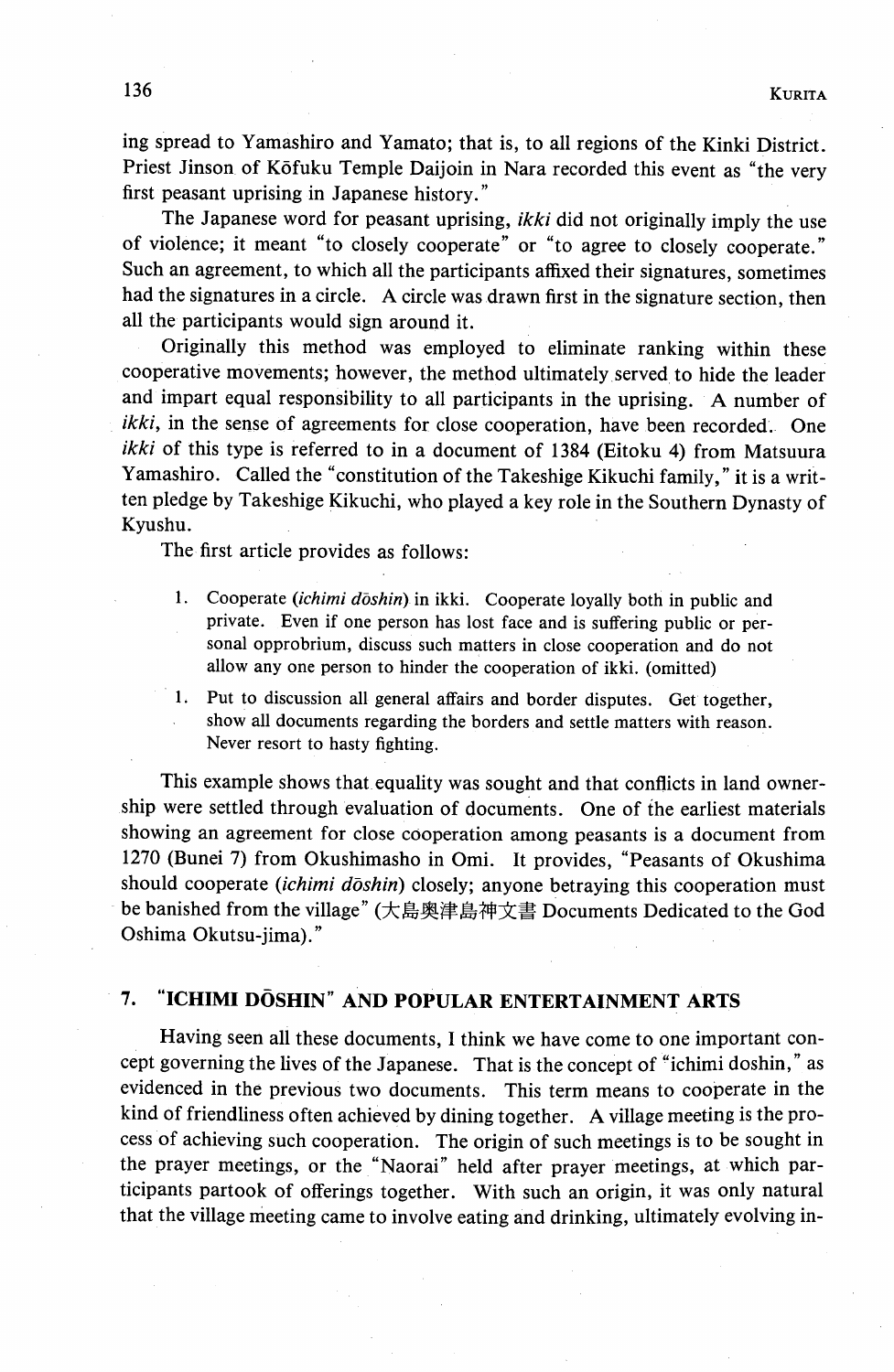to a banquet. Popular entertainment arts also have their origin in such village meetings.

 One good example is the art of the tea ceremony. Imported during the Nara Era (8th century), the custom of the tea ceremony was well established when Priest Eisei brought tea seeds from Sung China and introduced ground tea, at the end of the 12th century. Eisei then wrote "Curative Effects of Tea Drinking." In the Kamakura Era, tea, a medicine, was used by priests as a stimulant. During the Northern and Southern Dynasties, tea drinking became widely popular. It is recorded that in 1382 (Eitoku 2), tea was served at a meeting of villagers from 14 villages in Akaiwa-Go (District), Kazusanokuni. Villagers unified their thinking by tasting the same tea together. The ruling classes, i.e., the court nobles and samurai, held luxurious parties at which they gambled on contests to guess the brand of tea.

 Among townspeople and villagers, on the othet hand, tea meetings, called "Unkyaku Chakai" became popular. Inferior tea was used at such meetings. The name Unkyaku seems to have come from the fact that the bubbles on the surface of such tea disappeared quickly, like the drifting clouds in the sky. Such meetings only involved tea drinking as a means of helping participants unify their thinking. In the Higashiyama Period (15th century), this custom among townspeople and villagers was developed into an art by Juko Murata who created the art of Wabicha (simple, quiet tea ceremony). The tea ceremony was an art originating in the village meeting.

 Linked poems (renka) arose from the same origin. People would gather and converse by exchanging 17- and 14-syllable verses. Most important here, again, was the atmosphere generated by the assembly. In the era of the Northern and Southern Dynasties (14th century), the custom of *renka* developed into a unique form of literature, which spread among people of all classes.

 Many literary documents evidence the popularity of this unique art. "Nijo Kawara Rakusho (Nijo River Bed Scribbling)" of 1334 (Kenmu 1) includes a poem which reads, "Everywhere in Kyoto and Kamakura, people begin conversing in poetry whenever they get together, even though not all members participate. It is regrettable that no one plays the part of judge."

 In the diary by imperial prince Gosukoin (Prince Sadanari Fushimi, later to be Emperor Gofushimi) 看聞御記 (Recordings of What I See and Hear), there are the following descriptions:

On the clear 14th day of the leap fifth month, Oei 24 (1417), a humble tea party was held in the kitchen. Many chamberlains, maids of honor and commoners participated in the party. This party took place as a regular, annual event.... On the night of the sleety 12th day of December of Oei 16 (1419)... again men and women started a renka [linked poem] meeting. A hundred poems were made by dawn. This meeting has not skipped a month this year. It is unbelievable.

Sogi played a great role in bringing renka to unprecedented popularity in the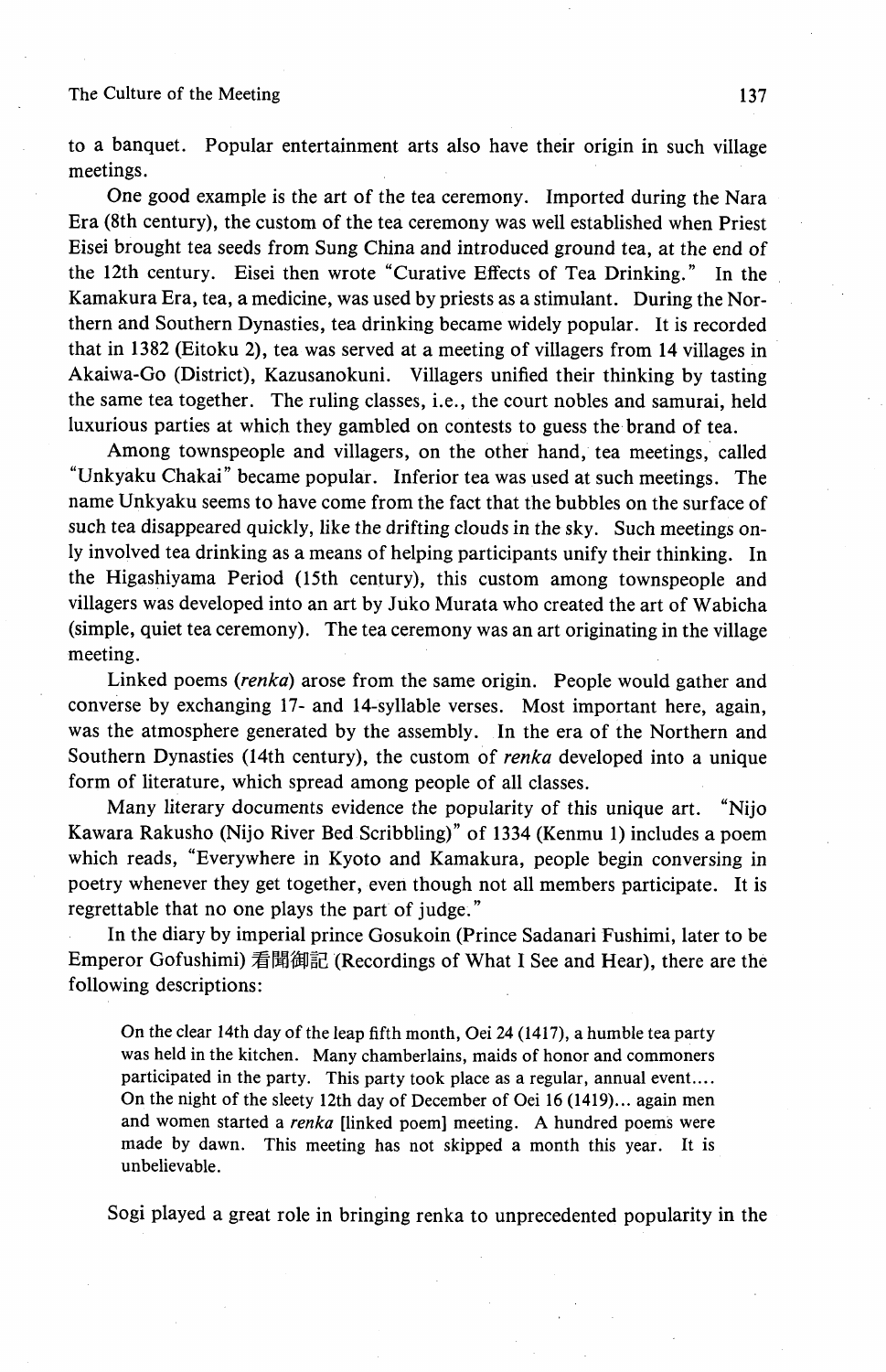middle of the 15th century. This trend then led to the art of the haiku poem. Renka, as well as the art of tea ceremony, was an art form based on the principle of ichimi dōshin.

 Tatsusaburo Hayashiya says that the Noh play derives as well from the same principle. He writes, "Zeami, who perfected the `Noh' play, says that in this form of art, the pleasure of `establishment' lies in the appreciation of all. This `establishing' does not mean the physical establishment of a troupe, but the mental unison of actors and audience; in other words, the perfect moment of artistic ecstasy achieved through uniting the entire theater" [HAYASHIYA 1947: 49].

 As we have seen, the tea ceremony, renka and Noh are all arts of ichimi doshin, a principle born of the village meeting. Eating from the same bowl and drinking from the same cup is the concept underlying this principle, out of which the entertainment arts were born. These arts developed further in the Era of the Northern and Southern Dynasties and the Muromachi Era (14-16 century). It is worth noting again that the tea ceremony, renka, Noh and Kyogen, or Noh farce have their origins, to a greater or lesser extent, in popular entertainment arts. Tatsusaburo Hayashiya called the underlying principle "groupism" [HAyAsHiyA 1947: 48]. Koshiro Haga agrees, writing: "The arts in medieval times, born of life in small communities and gatherings of friends, were supported by a strong group sense" [HAGA 1954: 39]. In short, he points out that their common outstanding characteristic is group entertainment.

One of the features of medieval society, za, originally meaning "seat," came to mean meeting and then to mean group or union. Miyaza, the groups managing religious ceremonies, later developed into local autonomous bodies. The  $za$ , or union, developed into an entertainment troupe while maintaining a close relationship with  $miyaza$ . In time, the word za shifted in meaning, finally coming to refer to an exclusively professional group.

 We have seen the connection of traditional arts to the village meeting, centering on the concept of ichimi dōshin. These arts are now part of the general knowledge of the Japanese. In other words, the village meeting was the origin of za, the union, or group. In the village meeting we can also see the attempts of individuals to act autonomously. People came to recognize their autonomy through village meetings.

 Many point out that the modernization of Japan did not start in the Meiji Restoration. Some say it started very quietly, without anyone's being aware of it. When did this quiet modernization start? I think we can see its first stages in the village meeting, as early as the 14th century. The village meeting can be described as a social institution that helped the people realize their strength.

#### **NOTES**

1) Sogoro Sakura (佐倉惣五郎) was a village chief who lived in the early 16th century. He was executed, together with his wife and children, in the wake of his petition to the